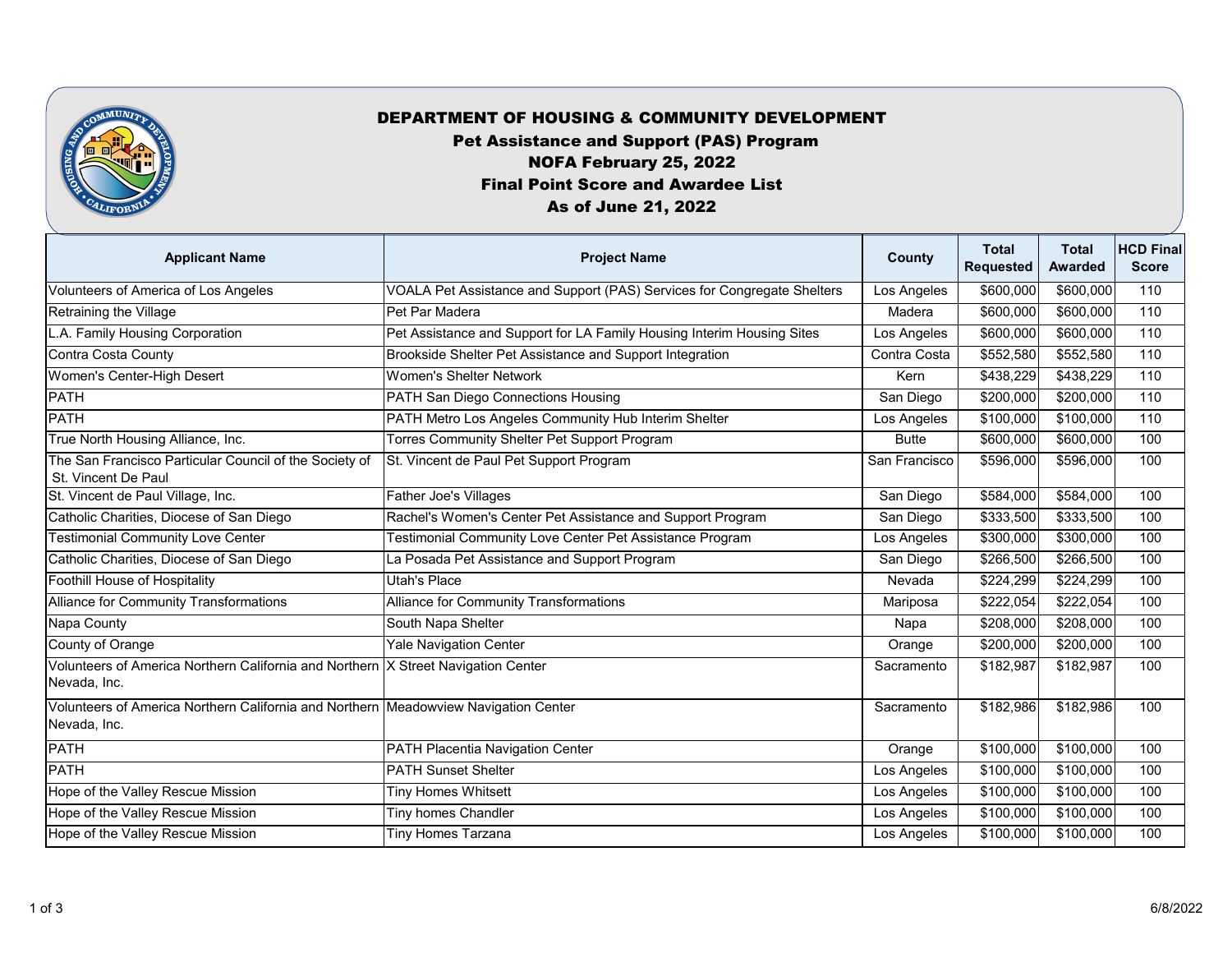| <b>Applicant Name</b>                        | <b>Project Name</b>                                                       | <b>County</b>  | <b>Total</b><br><b>Requested</b> | <b>Total</b><br><b>Awarded</b> | <b>HCD Final</b><br><b>Score</b> |
|----------------------------------------------|---------------------------------------------------------------------------|----------------|----------------------------------|--------------------------------|----------------------------------|
| Hope of the Valley Rescue Mission            | <b>ABH Van Nuys</b>                                                       | Los Angeles    | \$100,000                        | \$100,000                      | 100                              |
| Hope of the Valley Rescue Mission            | Tiny Homes Arroyo Seco                                                    | Los Angeles    | \$100,000                        | \$100,000                      | 100                              |
| Hope of the Valley Rescue Mission            | <b>Tiny Homes Reseda</b>                                                  | Los Angeles    | \$100,000                        | \$100,000                      | 100                              |
| The People Concern                           | Pets' Landing-Turning Point                                               | Los Angeles    | \$117,594                        | \$117,594                      | 95                               |
| The People Concern                           | Pets' Landing-Cloverfield Services Center                                 | Los Angeles    | \$117,594                        | \$117,594                      | 95                               |
| The People Concern                           | Pets' Landing-Samoshel                                                    | Los Angeles    | \$117,594                        | \$117,594                      | 95                               |
| Contra Costa County                          | Delta Landing Pet Assistance and Support Integration                      | Contra Costa   | \$350,000                        | \$350,000                      | 91                               |
| <b>Volunteers of America of Los Angeles</b>  | VOALA Pet Assistance and Support (PAS) Services, Project Homekey Shelters | Los Angeles    | \$600,000                        | $\sqrt{$600,000}$              | 90                               |
| <b>Housing Matters</b>                       | Paul Lee Loft Shelter (LOFT) and Rebele Family Shelter (RFS)              | Santa Cruz     | \$356,000                        | \$356,000                      | 90                               |
| <b>PATH</b>                                  | <b>PATH Los Feliz Shelter</b>                                             | Los Angeles    | \$100,000                        | \$100,000                      | 90                               |
| Bay Area Community Services, Inc.            | <b>PAS - BACS Interim Housing</b>                                         | Alameda        | \$300,000                        | \$300,000                      | 87                               |
| City of Victorville                          | City of Victorville Wellness Center                                       | San Bernardino | \$223,198                        | \$150,083                      | 80                               |
| <b>Community Homeless Solutions</b>          | CHS PET PROGRAM - Project 3                                               | Monterey       |                                  | \$172,514 Disqualified         | $\overline{0}$                   |
| <b>Avector Community Group Inc.</b>          | 712 Virginia Emergency Shelter                                            | San Bernardino |                                  | \$250,000 Disqualified         | $\overline{0}$                   |
| <b>Avector Community Group Inc.</b>          | 804 Virginia Emergency Shelter                                            | San Bernardino |                                  | \$250,000 Disqualified         | $\overline{0}$                   |
| Poverello House                              | Poverello House Pet Assistance and Support Program                        | Fresno         |                                  | \$600,000 Disqualified         | $\overline{0}$                   |
| <b>Good Samaritan Shelter</b>                | Bridgehouse Shelter Pet Assistance Program                                | Monterey       |                                  | \$600,000 Disqualified         | $\mathbf 0$                      |
| Carry Me Home, Inc.                          | Carry Me Home                                                             | San Bernardino |                                  | \$600,000 Disqualified         | $\overline{0}$                   |
| <b>Weingart Center Association</b>           | Weingart Center - Vignes Interim Housing                                  | Los Angeles    |                                  | \$531,000 Disqualified         | $\overline{0}$                   |
| <b>Weingart Center Association</b>           | Weingart Center Association - 566 Building                                | Los Angeles    |                                  | \$471,000 Disqualified         | $\overline{0}$                   |
| Arcata House Partnership                     | Arcata House Partnership Shelter with Pets                                | Humboldt       |                                  | \$338,086 Disqualified         | $\overline{0}$                   |
| Committee on the Shelterless                 | COTS Pathways to Animal Care                                              | Sonoma         |                                  | \$307,112 Disqualified         | $\overline{0}$                   |
| <b>Weingart Center Association</b>           | Weingart Center - Beacon Project Homekey                                  | Los Angeles    |                                  | \$300,000 Disqualified         | $\mathbf{0}$                     |
| <b>Mercy House Living Centers</b>            | Bridges at Kraemer Place                                                  | Orange         |                                  | \$100,000 Disqualified         | $\overline{0}$                   |
| The Salvation Army                           | The Salvation Army - Center of Hope Shelter                               | Sacramento     |                                  | \$282,600 Disqualified         | $\overline{0}$                   |
| The Homeless and Emergency Aid of California | <b>Relief for the Homeless and Their Pets</b>                             | San Diego      |                                  | \$250,000 Disqualified         | $\overline{0}$                   |
| <b>Avector Community Group Inc.</b>          | Solvang Emergency Shelter                                                 | San Bernardino |                                  | \$250,000 Disqualified         | $\overline{0}$                   |
| <b>Mercy House Living Centers</b>            | New Hope Temporary Shelter                                                | Los Angeles    |                                  | \$100,000 Disqualified         | $\overline{0}$                   |
| <b>Weingart Center Association</b>           | Weingart Center - Civic Center ABH site                                   | Los Angeles    |                                  | \$225,000 Disqualified         | $\overline{0}$                   |
| <b>Mercy House Living Centers</b>            | <b>Buena Park Navigation Center</b>                                       | Orange         |                                  | \$100,000 Disqualified         | $\overline{0}$                   |
| <b>Union Station Homeless Services</b>       | Union Station Homeless Services' Adult Center                             | Los Angeles    |                                  | \$187,720 Disqualified         | $\overline{0}$                   |
| <b>Mercy House Living Centers</b>            | Costa Mesa Bridge Shelter                                                 | Orange         |                                  | \$100,000 Disqualified         | $\overline{0}$                   |
| <b>Mercy House Living Centers</b>            | <b>Ventura County Shelters</b>                                            | Ventura        |                                  | \$100,000 Disqualified         | $\overline{0}$                   |
| <b>Community Homeless Solutions</b>          | CHS PET PROGRAM - Project 1                                               | Monterey       |                                  | \$172,514 Disqualified         | $\overline{0}$                   |